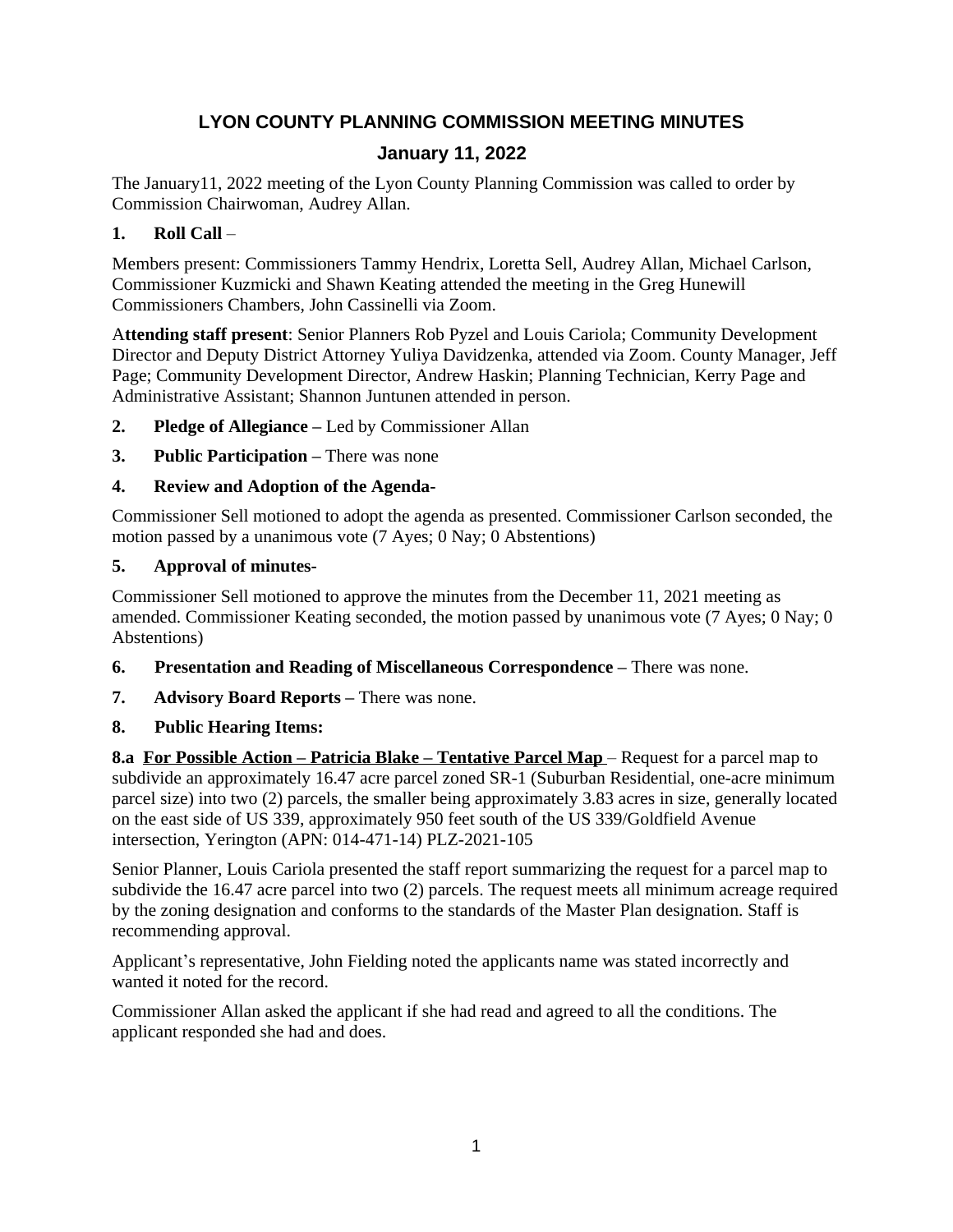Commissioner Sell motioned to approve the Request for a parcel map to subdivide an approximately 16.47 acre parcel zoned SR-1 (Suburban Residential, one-acre minimum parcel size) into two (2) parcels, the smaller being approximately 3.83 acres in size, generally located on the east side of US 339, approximately 950 feet south of the US 339/Goldfield Avenue intersection, Yerington (APN: 014-471-14) PLZ-2021-105. Based on the following conditions of approval

#### **Conditions of Approval:**

- 1. The applicant shall comply with all Federal, State, County and special purpose district regulations.
- 2. The applicant shall make corrections of any engineering or drafting errors and other technical map corrections to the satisfaction of the County Engineer and Planning Director prior to submitting the final parcel map for recordation.
- 3. The applicant shall pay the actual costs for County Engineer plan and map checking fees and County Inspector site improvement inspection fees, in accordance with the adopted County fee resolution in effect at the time, and provide proof of payment to the Planning Department prior to final parcel map recordation.
- 4. The applicant shall pay in full all property taxes through the end of the fiscal year (June 30) prior to recordation of the final parcel map.
- 5. The applicant shall provide the parcel map to the Lyon County GIS Coordinator in form and format compatible with the County geographical information system (GIS). The scale of the site plan, improvements, monuments and other items shall be in model space correctly oriented to coordinate system as established by the GIS Coordinator. Cover sheet and standard details need not be included.
- 6. The applicant shall pay the required recording fees at time of final parcel map recordation.
- 7. No lot shall be offered for sale or sold and no building permits shall be accepted for processing until the final parcel map has been approved and recorded.
- 8. The applicant shall comply with Lyon County's storm drainage guidelines (revised September 2018).
- 9. The applicant shall comply with Lyon County improvement requirements as set forth in Chapter 15.03.03 of the Lyon County Code.
- 10. The applicant shall comply with all applicable fire code requirements to the satisfaction of the Mason Valley Fire Protection District.
- 11. The applicant shall provide documentation of the dedication or relinquishment of water rights necessary to insure an adequate water supply for residential use of the newly created parcel prior to recordation of the final parcel map.
- 12. The final parcel map will comply with the current Lyon County standards requiring a 7.5-foot public utility easement along the front property lines and 5-foot public utility easement along all side property lines for the proposed parcels prior to recordation.
- 13. The following items are required of all development:
	- a. All construction shall comply with all applicable building and fire code requirements.
	- b. Building permits shall be issued in compliance with Title 15 of the Lyon County Code.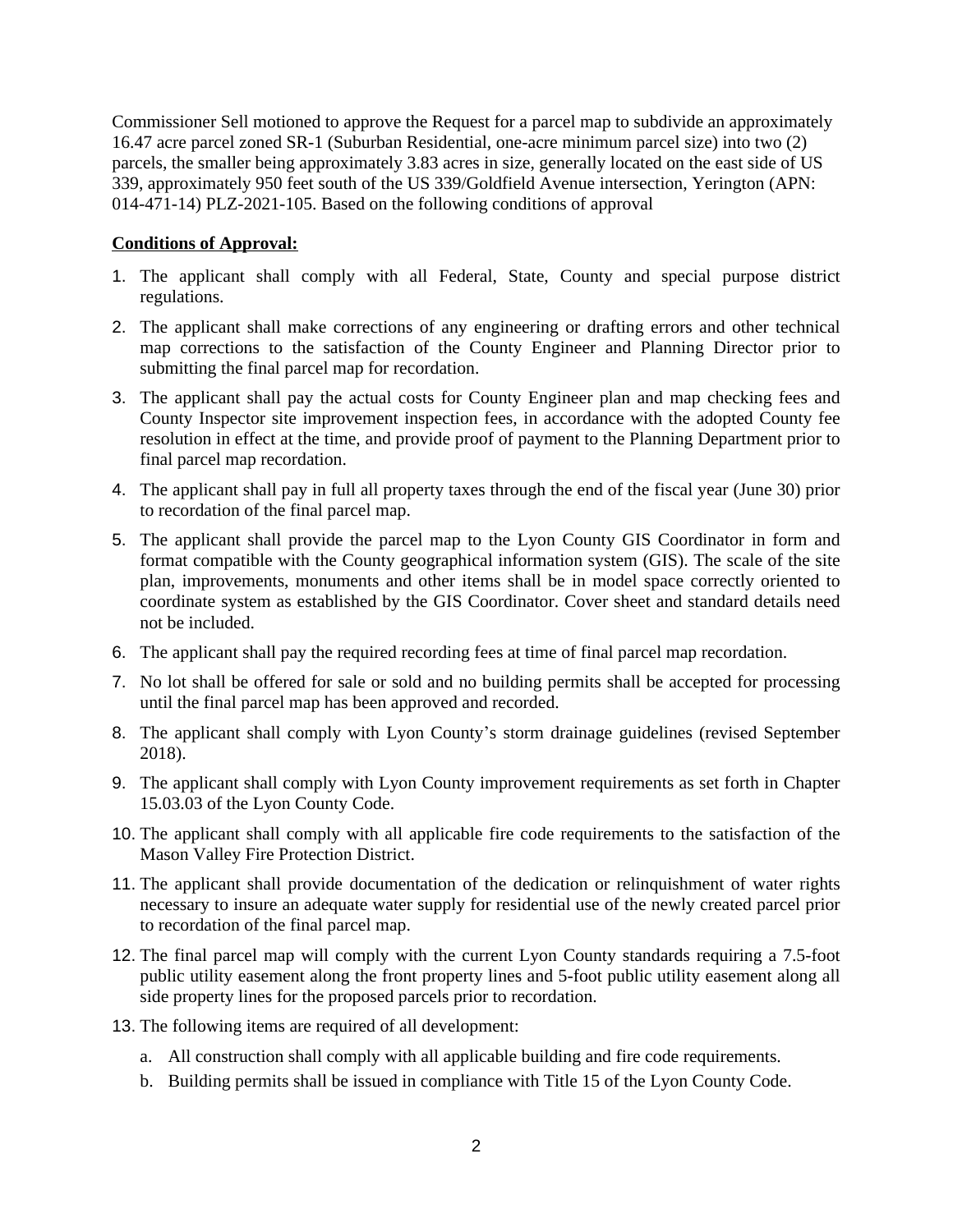- c. Site development work will require a site improvement permit(s) in accordance with Title 15.234 unless directly associated with a single family residential building permit.
- d. Structures placed on these parcels shall adhere to the County's site and setback standards for the zoning district as it applies to each parcel at the time of development.
- e. Distinct and legible "temporary" addresses are required of any structures under construction until such time as permanent address numbers are installed and posted.
- f. All debris on construction sites must be contained and removed periodically as required for safety and cleanliness to the satisfaction of the Lyon County Building Department.
- g. Prior to any combustible materials being brought on site street name signage shall be installed, if applicable and emergency vehicle access has been installed to the satisfaction of the Mason Valley Fire Protection District.
- 14. Any further division may be subject to the imposition of subdivision improvement standards as may be legally imposed at the time. The applicant shall place a note to this effect on the final parcel map prior to recordation.
- 15. The 5' wide Public Utility Easement, noted on the tentative map running roughly east/west through proposed Parcel 1 per recorded document 460225, appears to not have been utilized by any utilities. It is recommended that the easement be abandoned prior to submittal of the Final Map so that future development on the site is not restricted, but is not required for submittal or approval of the Final Map.
- 16. Per the comments received by Nevada Energy, the following shall be added to the Notes section:

A public utility easement is hereby granted within each parcel for the exclusive purpose of installing and maintaining utility service facilities to that parcel, with the right to exit that parcel with said utility facilities for the purpose of serving other parcels, at locations mutually agreed upon by the owner of record at that time of installation and the utility company.

17. Approval of the tentative parcel map shall not constitute acceptance of the final parcel map. **Failure to submit a complete final parcel map and pay the required fees within one (1) year from the date of approval shall render the tentative parcel map approval as expired.** No extension may be granted after receiving approval of the tentative parcel map.

Commissioner Hendrix **seconded,** the motion passed by a unanimous vote (7 Ayes; 0 Nay; 0 Abstentions).

#### **RECESS TO CONVENE AS THE LYON COUNTY PUBLIC LANDS MANAGEMENT ADVISORY BOARD**

#### **9. Public Participation**-

**10. Action Items-** None

#### **11. Board Member Comments-**

Community Development Director, Andrew Haskin, gave the Board an update on the Lyon County Public Lands Bill. The consultant has been working on developing maps based on the parcels Lyon County and the steak holders would like to see included in the Lands Bill.

Commissioner Cassinelli said he missed the stake holder meeting and asked what the process is to